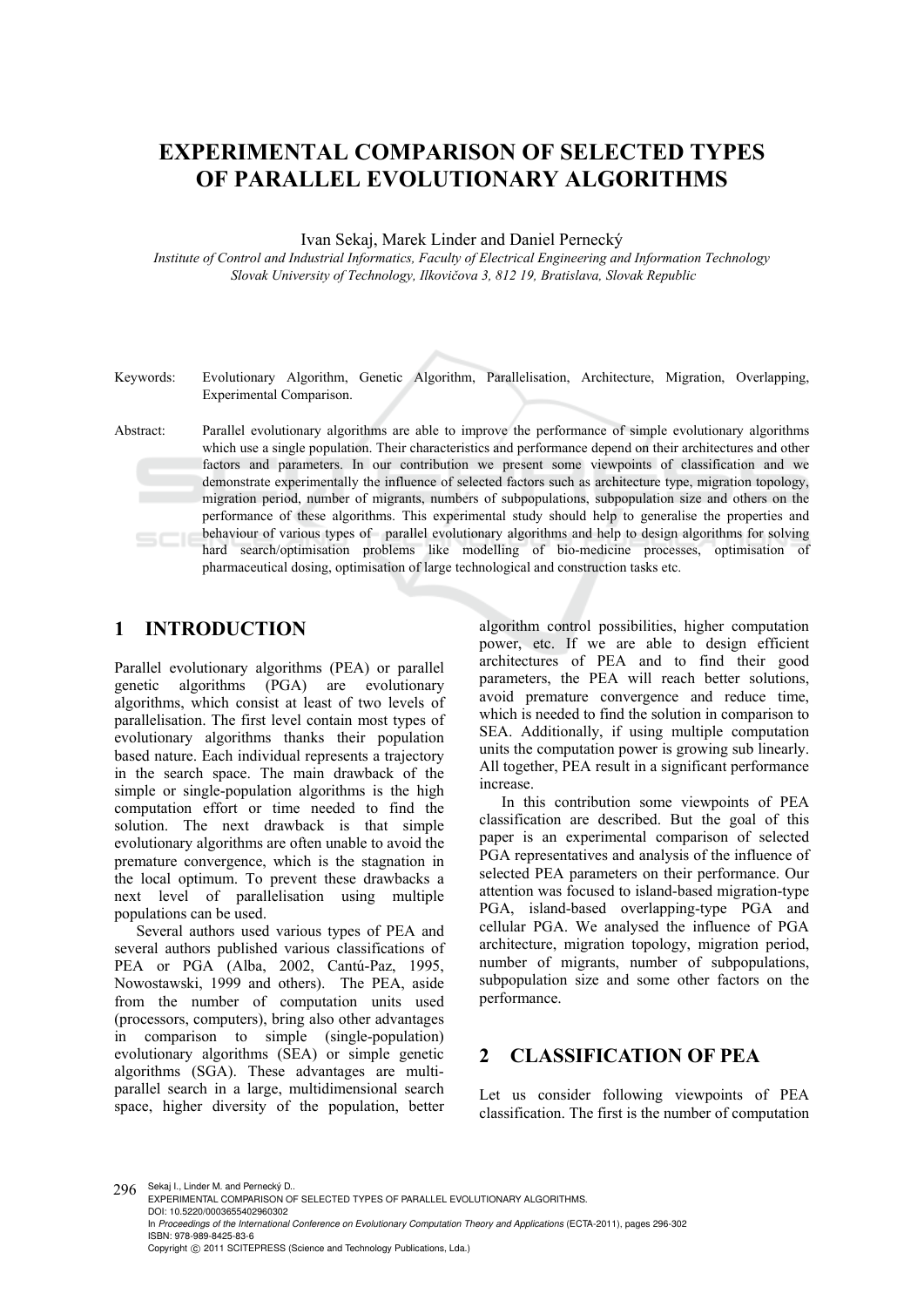units used, the second is the granularity or the number of subpopulations and their size and the third viewpoint is the type of information exchange between subpopulations of the PEA.

#### **2.1 Number of Computation Units**

The first question is how much computation units are used for the PEA realisation. This is a technical aspect, which influences computation time, but not the algorithm as such or the number of the total fitness function evaluations of the entire PEA needed for finding a good result. Using Ncomputation units (processors, computers) we are able to speed up the computation power nearly Ntimes. The use of multiprocessor configurations distributes the computation load to more processing nodes. The simplest computational topology uses only a single population and the algorithm manager distributes the fitness function evaluation (or sometimes also the crossover and mutation) to other free processors. Such topology is called global or master-slave. The only communication is the request for the fitness calculation in one direction and than the computed fitness value in the other direction. This topology can by an extensive way save computation time, but it is not able to decrease the number of fitness function evaluations.

#### **2.2 Granularity of the PEA**

The most obvious viewpoint of PEA (PGA) classification is the PEA granularity which divide PEA to coarse-grained and fine-grained ones (Cantú-Paz, 1995).



Figure 1: Migration-based coarse-grained PEA.

Coarse-grained PEA consist of relatively small number of relatively large subpopulations (islands) (Fig.1, Fig.2). The use of coarse-grained PEA topologies is advantageous when information combination of individuals from partially isolated subpopulations can produce new perspective search directions or even solutions. Many authors have presented coarse-gained PGA or island models in literature e.g. (Lin, 1994, Whitley, 1999, Cantú-Paz, 1999, Skolicki, 2005) and others.

In case of fine-grained PGA many islands with a small number of individuals are considered. The



Figure 2: Overlapping-based coarse-grained PEA.

outermost but also the most obvious case is when each island is represented only by a single individual. Such topology is called also cellular (Fig.3) (Giacobini, 2005 and others).

The hybrid topologies are the last case of PEA, which represent various combinations of fine- and coarse-grained PEA.



Figure 3: Fine-grained cellular PEA.

#### **2.3 Information Exchange in PGA**

The last viewpoint of PGA classification discussed is the information exchange between the subpopulations. Here let us distinguish migration, individual sharing and diffusion. The islands in the coarse-grained PEA interchange the genetic information either using the migration operator or sharing some individuals in overlapping areas of more subpopulations. Migration is performed by copying of selected individuals from the source island to the target island according to defined migration connections (for example as described in Fig.1). The migration is performed in defined periodic time intervals or non-periodically when some predefined conditions are fulfilled. The correct selection of migration periods should ensure that each island has sufficient time for isolated evolution of their individuals and for producing perspective genetic information. Block scheme of such algorithm is in Fig.4. In the overlapping topology, selected number of individuals belongs to more subpopulations; they can be selected as parents and crossed over with individuals of other subpopulations (Fig.2). Finally, in the cellular finegrained PEA the genetic information is exchanged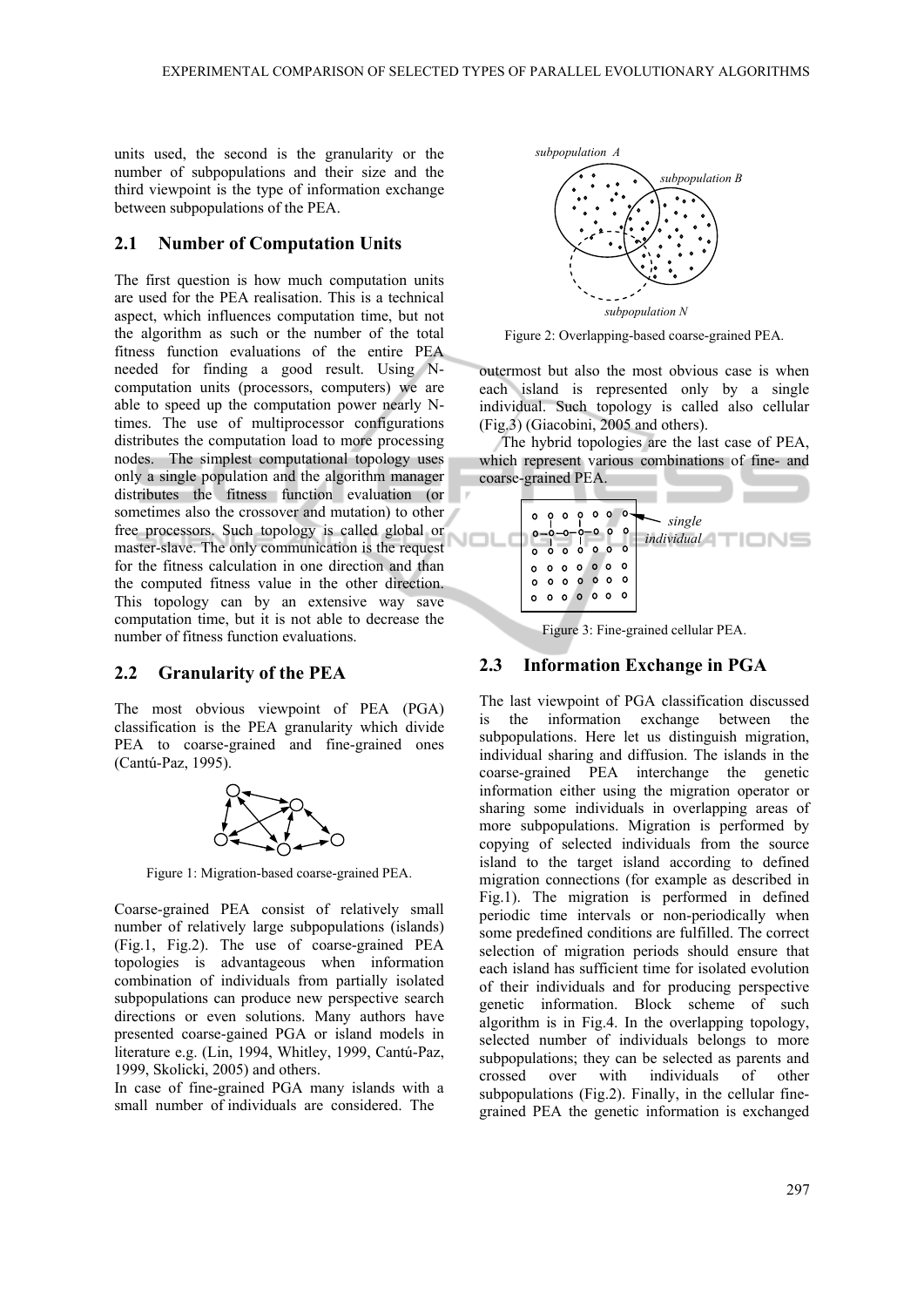due to crossover of each individual of the population with a selected neighbour. The individuals are geometrically organised in a 2-D or 3-D grid. The information motion here imitates diffusion.



Figure 4: Block scheme of a migration-based PEA with multiple subpopulations and migrations between them.

## **3 USED PGA CONFIGURATIONS**

In our experimental analysis three types of PGA topology have been considered: 1. migration-type coarse-grained, 2. overlapping-type coarse-grained and 3. cellular fine-grained. The influence of selected parameters have been analysed and the performance of selected PGA configurations have been compared on the example of minimisation of the Eggholder function. Note, that during this project other test function has been tested and a very large number of experiments was performed.

#### **3.1 Coarse-grained PGA with Migration**

We have used various migration-based PGA topologies with communication between islands according to Fig.5 A-G (Sekaj, 2004, Sekaj, 2007). Each arrow represents a migration direction. When not explicitly indicated, nine islands were used, each island consists of 64 individuals and the number of all individuals in the PGA was 9x64=576. The following genetic algorithm is running in each island:

1. Population initialisation (by random) and fitness calculation.

2. Selection of 4 the best individuals, which are without any change copied into the new population.

Random selection of a group of 20 individuals, which are copied without any change into the new population. Selection of 40 parents using the tournament selection method.

3. Mutation (rate=0.1) and crossover (rate =0.7) of parents.

4. Completion of the new population.

5. Fitness calculation.

6. Test of terminating condition, if not fulfilled, then jump to the Step 2.

The best-random migration policy is used, that is the best individual from the source island is copied and it replaces a randomly selected individual in the target island.



Figure 5: Coarse-grained migration-based PGA topologies used in our experiments.

## **3.2 Coarse-grained PGA with Overlapping areas**

This architecture contains overlapping areas where some individuals belong to more subpopulations and the information interchange between them is provided only by crossover (Fig.6). No migration between islands is provided. However, the evolutionary algorithm used is the same as in the previous architecture.



Figure 6: Coarse-grained overlapping-based PGA topology.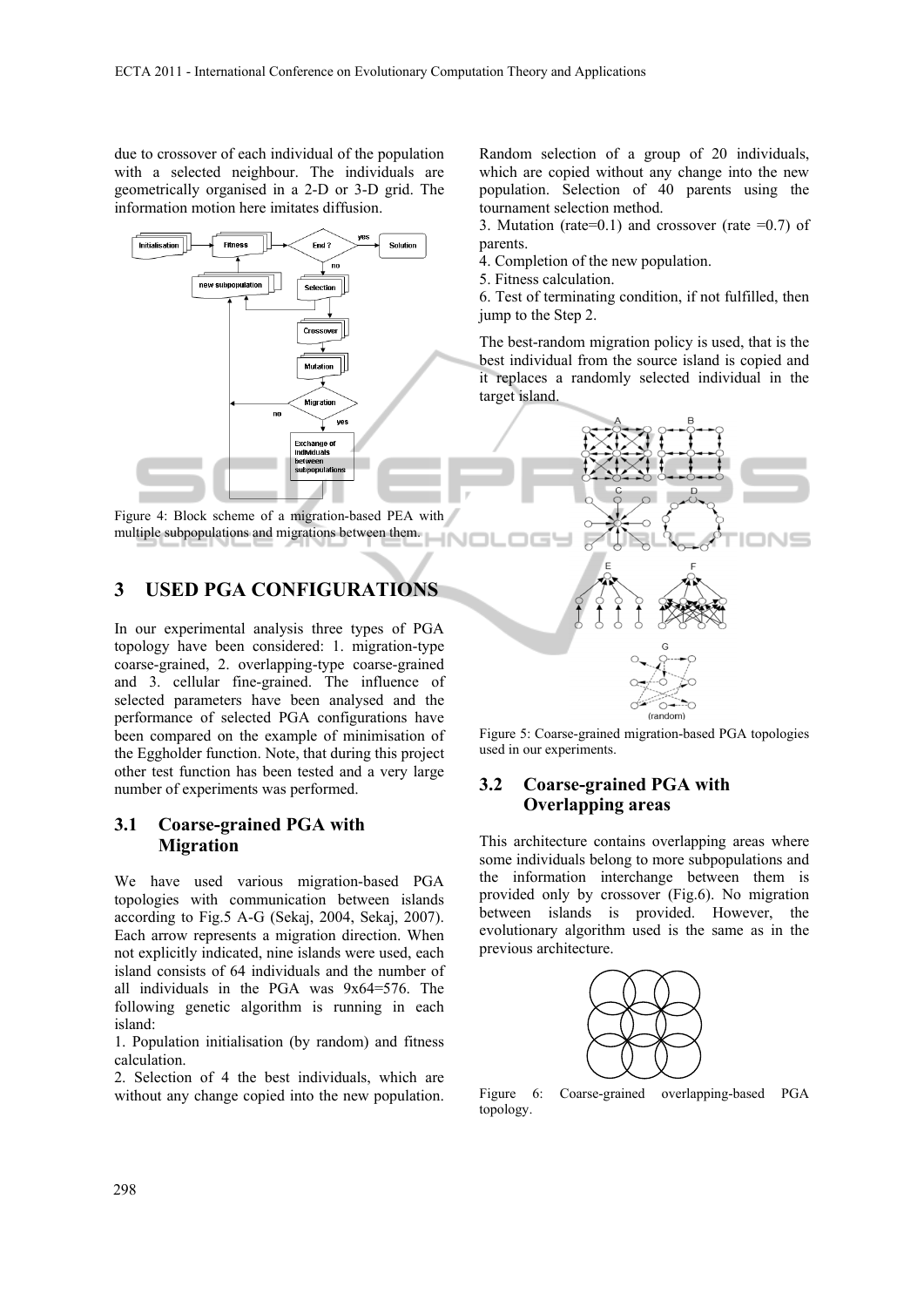Ù

#### **3.3 Fine-grained PGA**

In the considered fine-grained cellular topologies each node represents a single individual (Sekaj, 2009). There are 24 rows and 24 columns, together 576 individuals (Fig.7). Two types of the finegrained PGA algorithms have been considered. In each generation we selected one neighbour of 4 or 8 possible neighbour candidates (Fig.7 left and right, respectively) for each original individual of the population using tournament selection. These two individuals are crossed over and two new children are produced. If one of the two children is better than the original individual, it replaces it. But the population is updated (the old individuals are replaced) as late as the last individual of the PGA is crossed over. Two alternatives were used for mutation. In the first case the crossed over children are mutated and then the best individual is chosen to replace the original individual. In the second case all individuals are crossed over, replaced and then the entire population is mutated with the mutation rate 0.1.

| ⊷იიიი     |             |
|-----------|-------------|
| O         | Ω           |
| 000000    | o o o o o   |
| ∩         | ∩           |
| 0 0 0 0 0 | 00000       |
| ∩         | ∩           |
| റഞ്ഞ റ റ  | 0004000     |
| O         | 0           |
| σδροο     | o o ō o o o |
| $\circ$   | ∩           |
|           | 000000      |
| 00000     | o o o o o o |

Figure 7: Neighbour selection in cellular PGA topologies. Each island is a single individual.

## **4 EXPERIMENTAL RESULTS**

#### **4.1 Test Function**

For all experiments the Eggholder function of 10 variables has been used. It is in form

$$
f_1(x) = \sum_{i=1}^{n-1} \left( -x_i \sin\left(\sqrt{|x_i - (x_{i+1} + 47)|} \right) - \frac{1}{2} \left( x_{i+1} + 47 \right) \sin\left(\sqrt{|x_{i+1} + 47| + \frac{x_i}{2}|} \right) \right)
$$
(1)

 $-500 \le x_i \le 500$ 

The position of the global optimum is unknown. Graph of this function with two variables is in Fig.8



Figure 8: Graph of the Eggholder function with 2 variables.

#### **4.2 Experimental Results**

The goal was to perform an experimental analysis of the above described PGA architectures and to find the important factors, which have positive influence on their performance. We have analysed and compared the influence of the PGA type and its topology, migration period length, number of individuals migrated, number of islands and population size on the convergence rate. Each graph in the depicted figures represents the mean value of 30 runs of the corresponding PGA.

In the first experiment the topology B with 9 islands (Fig.5B) is considered. The influence of changing migration period is analyzed (Fig.9). Migration period from 1 to 100 generations has been compared. The best performance was obtained with migration period between 20 and 100 generation. When shorter migration periods, from 1 to 10 generation, were used the PGA starts to behave similar as the single population GA (SGA) because of frequent information exchange between the islands. Such results were worst than the PGA without migration (marked - No migration). In the SGA and in PGA with intensive migration the algorithm is predisposed to premature convergence. This is because the currently best individuals which direct to local optima, can influence the entire population i.e. influence other subpopulations to premature convergence before they are able to evolve perspective genes or building blocs respectively.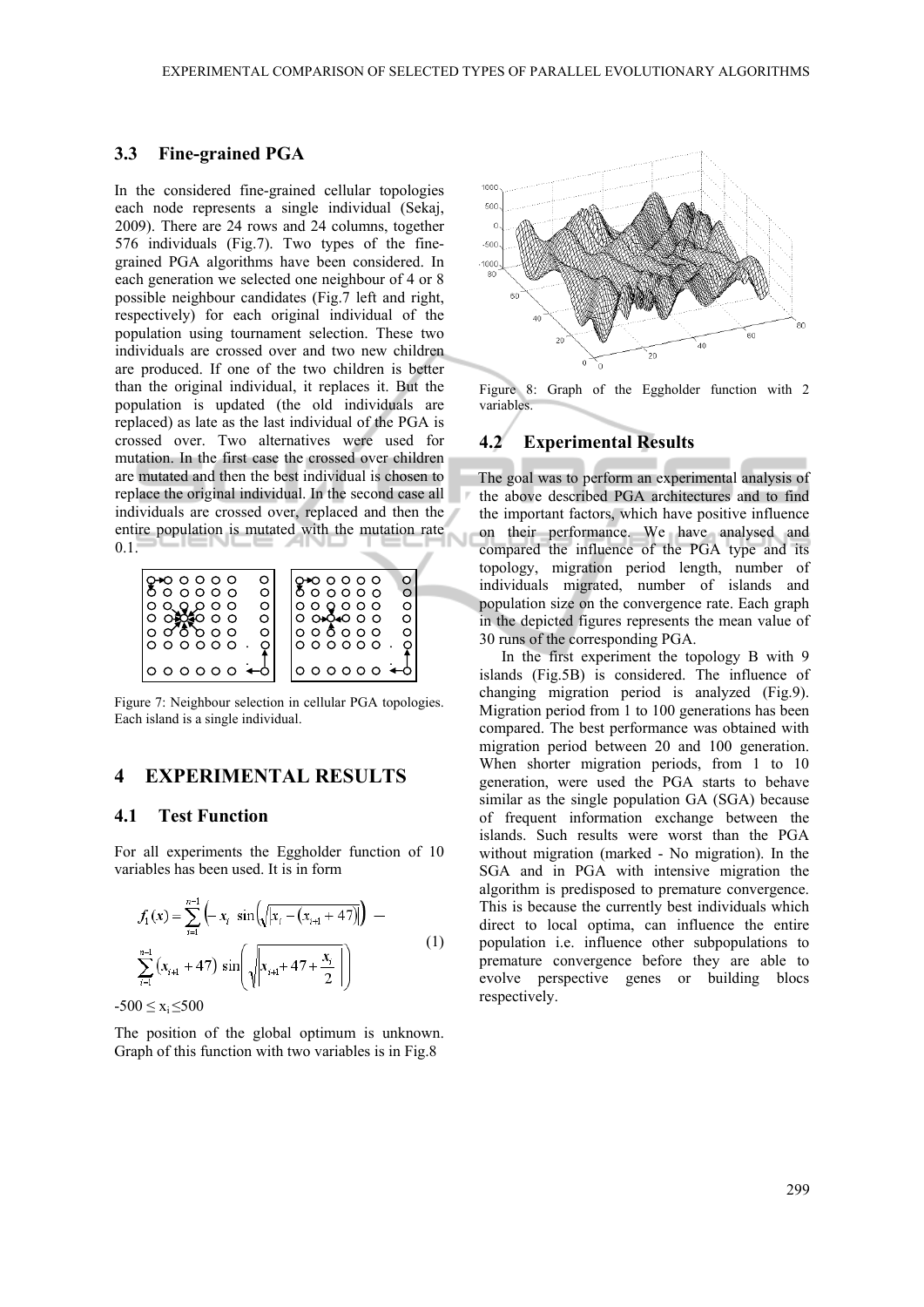

Figure 9: The influence of changing migration period.

Next, the influence of changing the number of islands is compared. Fig.10 depicts results reached with 5 to 25 islands. Number of individuals in each island is 50. The number of all individuals in the PGA is not constant. It is Nx50, where N is the number of islands. For objective comparison the number of fitness function evaluations instead of number of generations is used on the horizontal axes. The best result was obtained with 25 islands. The next experiments (Fig.11 and Fig.12) show that for the Eggholder function with 10 variables the optimal number of islands is between 9 and 25 with subpopulation size from 50 to 100 individuals.



Figure 10: The influence of changing number of islands.



Figure 11: Number of islands / population size.



Figure 12: Number of islands / population size.

In Fig.13 various topologies of migration connections (according Fig.5) have been compared. In case of the Eggholder function the topologies A, B and C shows faster convergence rate. However, in general we assume that the migration connection topology has not a significant influence on the PGA performance. Note, that this can change, if we consider PGA with "heterogeneous" structure i.e. when various parameters of GA are used in various islands or regions of the PGA. In such a way it is possible to control the selective pressure and population diversity in the PGA (Sekaj, 2004, Sekaj, 2007). However, this was out of the scope of this paper. In this paper a "homogeneous" PGA structure is considered, where each subpopulation has the same genetic algorithm and its parameters.



Figure 13: Various topologies of migration-based PGA.

Higher influence than the migration topology has the migration period, number of islands and the subpopulation size. In Fig.14 comparison of changing migration periods vs. changing number of migrants is shown. Here the random migration topology G (Fig.5) has been used. In all cases similar (or even equal) numbers of migrants in a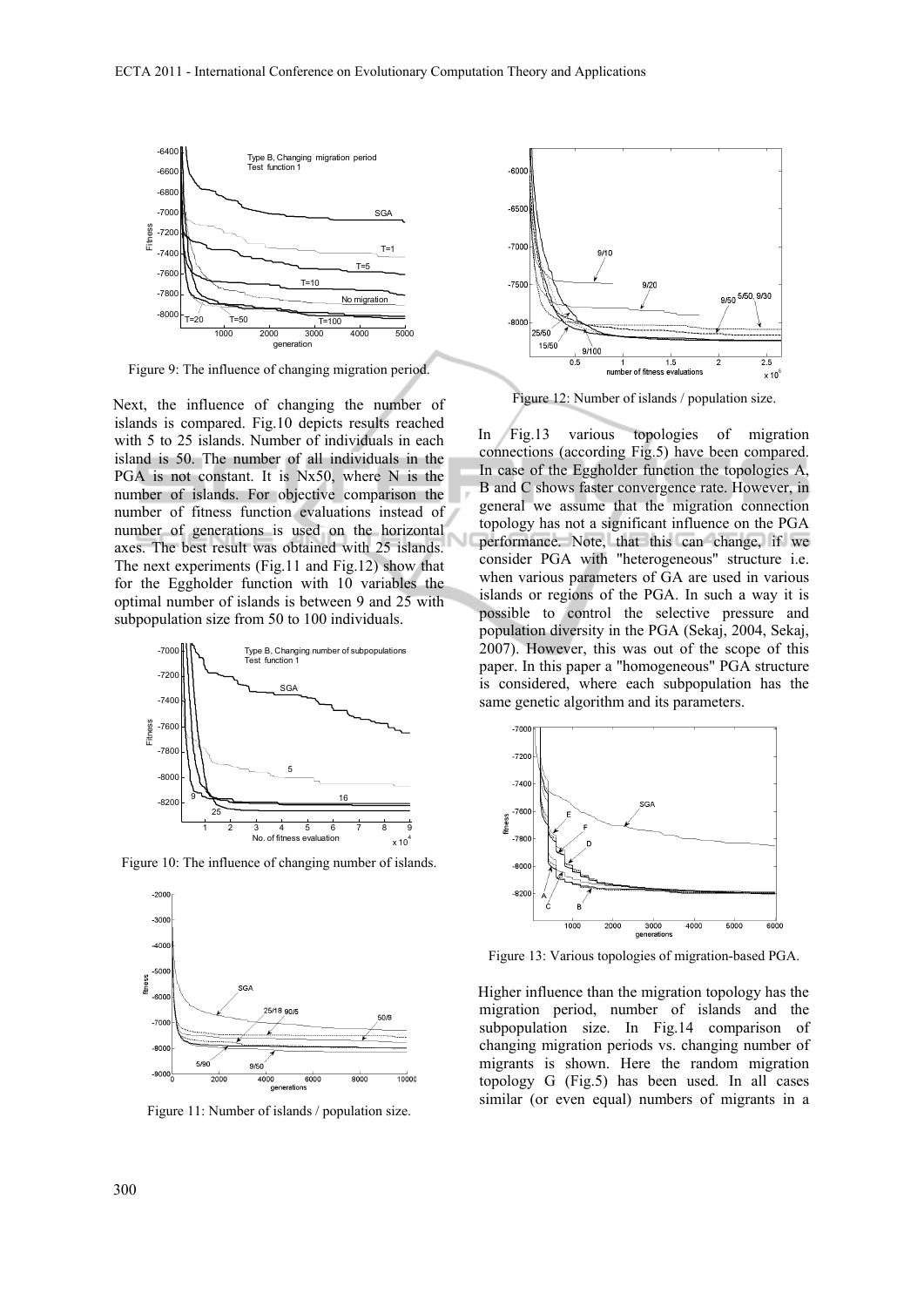longer time interval were exchanged. The best performance has been obtained with the migration period between 20 and 100 generations. Lower or higher values of migration periods results in worst performance. Each subpopulation needs time between the migrations for their isolated evolution to produce perspective genes or building blocs, respectively. On the other hand, the number of migrants hasn't a significant influence on the performance ( Fig.15).

The next important factor is the population size. In Fig.11 various configurations (number of islands / population size) are compared. In each case the number of individuals in the entire PGA was 450. The best performance results from the configuration 9/50, which has a sufficient number of islands as well as sufficient subpopulation size. In Fig.12 the same factors are considered, but the numbers of individuals in the entire PGA are not equal. Therefore, on the horizontal axes the number of fitness evaluations instead of the number of generations is used. The best performance was obtained with the configurations 15/50, 25/50 and 9/100 where sufficient number of islands and sufficient subpopulation sizes ensures satisfactory conditions, sufficient diversity and relative independence of particular subpopulations.



Figure 14: Migration period / number of migrants.



Figure 15: Changing number of migrants, migration period is 100 generations.

In Fig.16 the results of the overlapping-based PGA are compared. We consider the architecture according Fig.6 and Fig.7 with 9 overlapping subpopulations. The number of individuals in the overlapping areas has been changed from 2 to 10 and 16 individuals. The best performance has been obtained with 10 shared individuals between each two subpopulations.



Figure 16: Overlapping PGA, various numbers of shared individuals.

The last mentioned PGA type is the fine-grained or cellular architecture. Four variants of this algorithm are compared in Fig.17. The algorithms are described in the part 3.3. The first two types (1 and 2) perform mutation at the end of the new generation calculation, when all individuals of the population are already crossed over with selected neighbours and replaced by the best offspring. Type 1 selects the partner for crossing over from 8 neighbours (Fig.7 left) and type 2 from 4 neighbours (Fig.7 right). Types 3 and 4 perform the mutation after crossover of both parents. Then the best mutated individual replaces the original individual. Type 3 selects the partner for crossover from 8 neighbours and the type 4 from 4 neighbours.



Figure 17: Various types of cellular PGA.